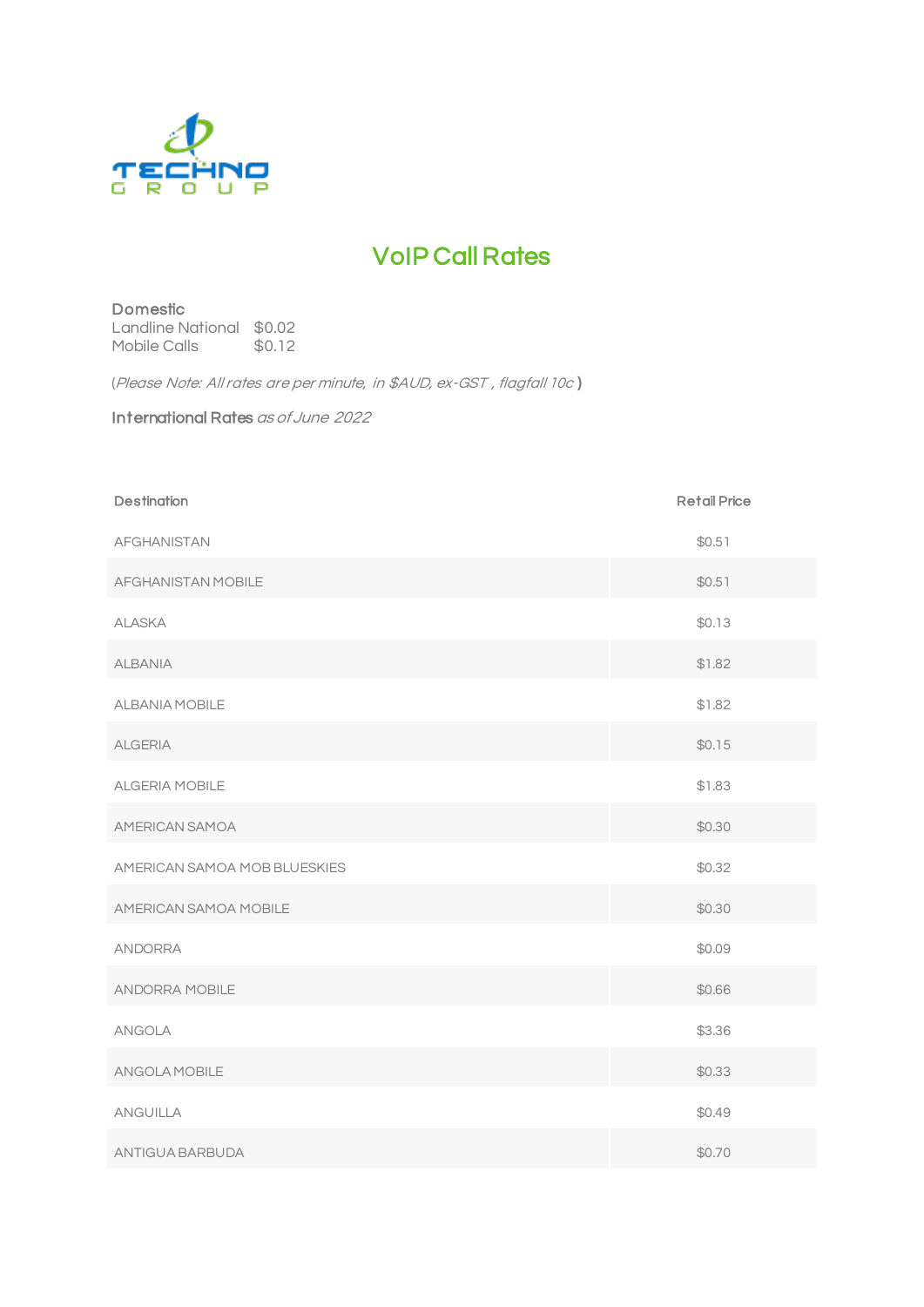| <b>Destination</b>            | <b>Retail Price</b> |
|-------------------------------|---------------------|
| ANTIGUA BARBUDA MOBILE        | \$0.90              |
| <b>ARGENTINA</b>              | \$0.05              |
| ARGENTINA MOB OTHER           | \$0.39              |
| ARGENTINA MOBILE              | \$0.39              |
| <b>ARMENIA</b>                | \$0.51              |
| <b>ARMENIA MOBILE</b>         | \$0.72              |
| <b>ARUBA</b>                  | \$0.11              |
| ARUBA MOBILE                  | \$0.58              |
| <b>ASCENSION</b>              | \$2.92              |
| <b>AUST ANT BASES</b>         | \$3.25              |
| <b>AUSTRIA</b>                | \$0.25              |
| AUSTRIA MOBILE                | \$0.47              |
| <b>AZERBAIJAN</b>             | \$0.80              |
| AZERBAIJAN MOBILE             | \$0.71              |
| <b>BAHAMAS</b>                | \$0.52              |
| <b>BAHRAIN</b>                | \$0.29              |
| <b>BAHRAIN MOBILE</b>         | \$0.37              |
| <b>BANGLADESH</b>             | \$0.03              |
| <b>BANGLADESH MOBILE</b>      | \$0.03              |
| <b>BARBADOS</b>               | \$0.46              |
| <b>BARBADOS FIXED DIGICEL</b> | \$0.32              |
| <b>BARBADOS MOB DIGICEL</b>   | \$0.53              |
| <b>BARBADOS MOBILE</b>        | \$0.53              |
| <b>BELARUS</b>                | \$1.82              |
| <b>BELARUS MINSK</b>          | \$1.82              |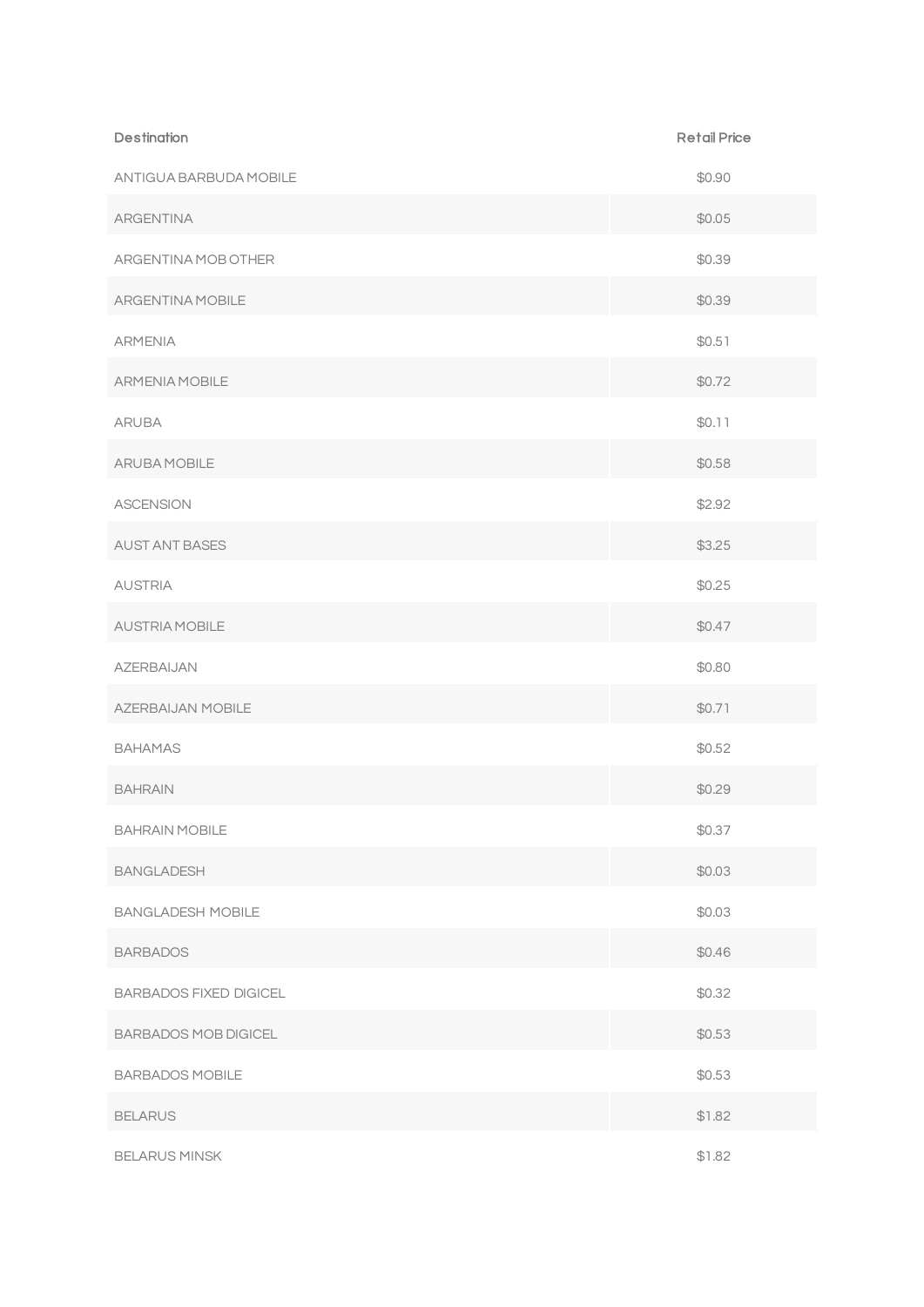| <b>Destination</b>         | <b>Retail Price</b> |
|----------------------------|---------------------|
| <b>BELARUS MOBILE</b>      | \$1.82              |
| <b>BELARUS PREMIUM</b>     | \$1.82              |
| <b>BELGIUM</b>             | \$0.19              |
| <b>BELGIUM MOBILE</b>      | \$0.88              |
| <b>BELIZE</b>              | \$0.55              |
| <b>BELIZE MOBILE</b>       | \$0.55              |
| <b>BENIN</b>               | \$3.19              |
| <b>BENIN MOBILE</b>        | \$1.09              |
| <b>BERMUDA</b>             | \$0.08              |
| <b>BHUTAN</b>              | \$0.16              |
| <b>BOLIVIA</b>             | \$0.41              |
| BOLIVIA COCHABAMBA         | \$0.27              |
| <b>BOLIVIA LA PAZ</b>      | \$0.27              |
| <b>BOLIVIA MOB ENTEL</b>   | \$1.01              |
| <b>BOLIVIA MOB TELECEL</b> | \$0.42              |
| <b>BOLIVIA MOBILE</b>      | \$0.42              |
| <b>BOLIVIA SANTA CRUZ</b>  | \$0.27              |
| <b>BOSNIA HERZ</b>         | \$0.40              |
| <b>BOSNIA HERZ MOBILE</b>  | \$0.90              |
| <b>BOTSWANA</b>            | \$0.39              |
| BOTSWANA MOBILE            | \$0.62              |
| BR VIRGIN ISL              | \$0.82              |
| <b>BRAZIL</b>              | \$0.02              |
| BRAZIL B HORIZONTEOTHR     | \$0.02              |
| BRAZIL BELO HORIZONTE      | \$0.02              |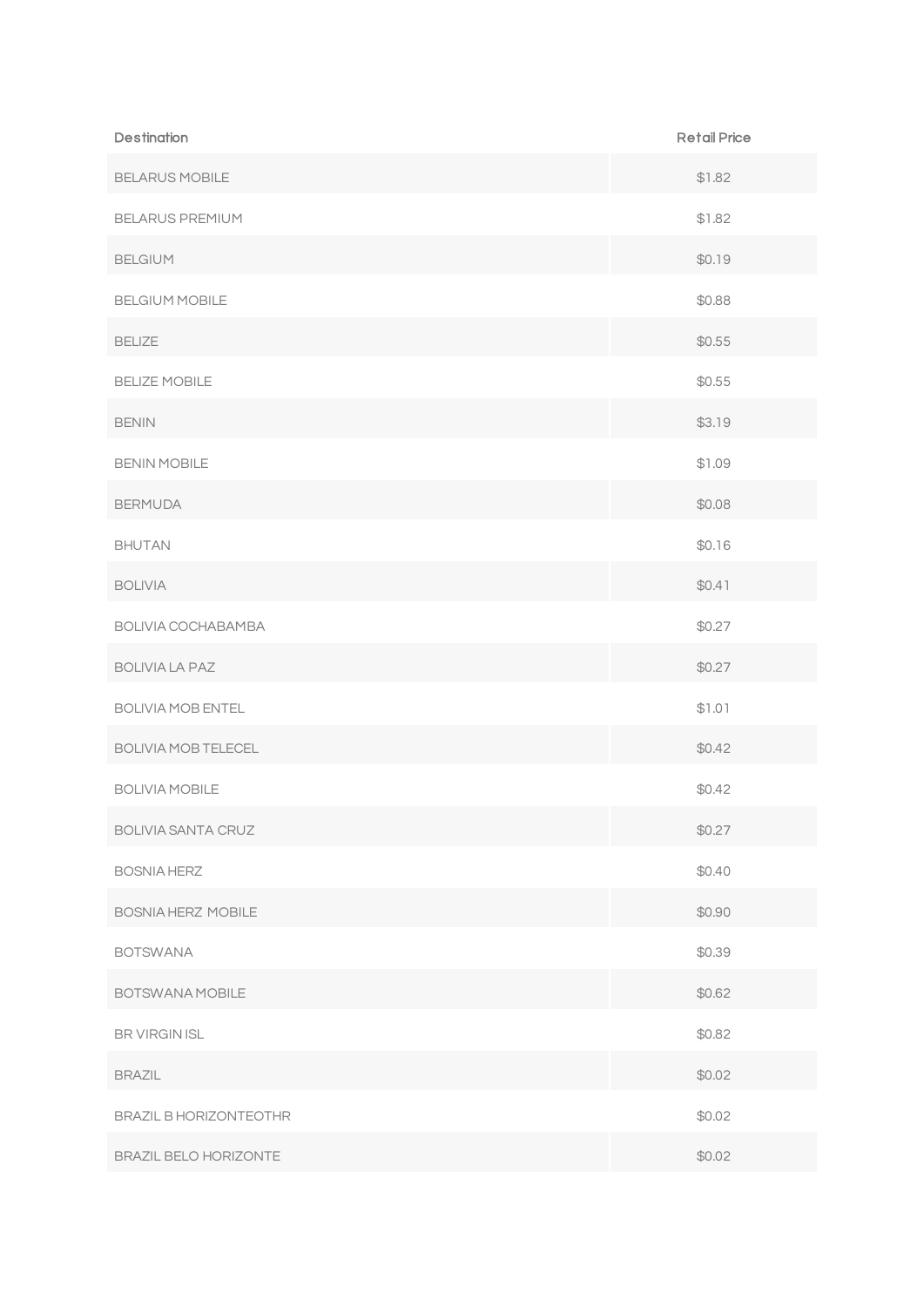| <b>Destination</b>            | <b>Retail Price</b> |
|-------------------------------|---------------------|
| <b>BRAZIL BRASILIA</b>        | \$0.02              |
| <b>BRAZIL CAMPINAS</b>        | \$0.02              |
| <b>BRAZIL CURITABA</b>        | \$0.02              |
| <b>BRAZIL FIXED OTHER</b>     | \$0.02              |
| <b>BRAZIL FORTALEZA</b>       | \$0.02              |
| <b>BRAZIL MOBILE</b>          | \$0.06              |
| BRAZIL OFFNET 55485           | \$0.02              |
| <b>BRAZIL PORTO ALEGRE</b>    | \$0.02              |
| <b>BRAZIL RECIFE</b>          | \$0.02              |
| BRAZIL RIO DE JANEIRO         | \$0.02              |
| <b>BRAZIL SAN PAULO STATE</b> | \$0.02              |
| <b>BRAZIL SAO PAULO</b>       | \$0.02              |
| BRAZIL SAO PAULO 55114        | \$0.02              |
| <b>BRUNEI</b>                 | \$0.98              |
| <b>BRUNEI MOBILE</b>          | \$0.08              |
| <b>BULGARIA</b>               | \$0.02              |
| <b>BULGARIA MOBILE</b>        | \$0.99              |
| <b>BURKINA FASO</b>           | \$1.82              |
| <b>BURUNDI</b>                | \$1.82              |
| <b>BURUNDI MOBILE</b>         | \$1.82              |
| <b>CAMBODIA</b>               | \$0.13              |
| CAMBODIA FIXED METFONE        | \$0.13              |
| CAMBODIA MOB METFONE          | \$0.13              |
| CAMBODIA MOBILE               | \$0.12              |
| CAMEROON                      | \$0.89              |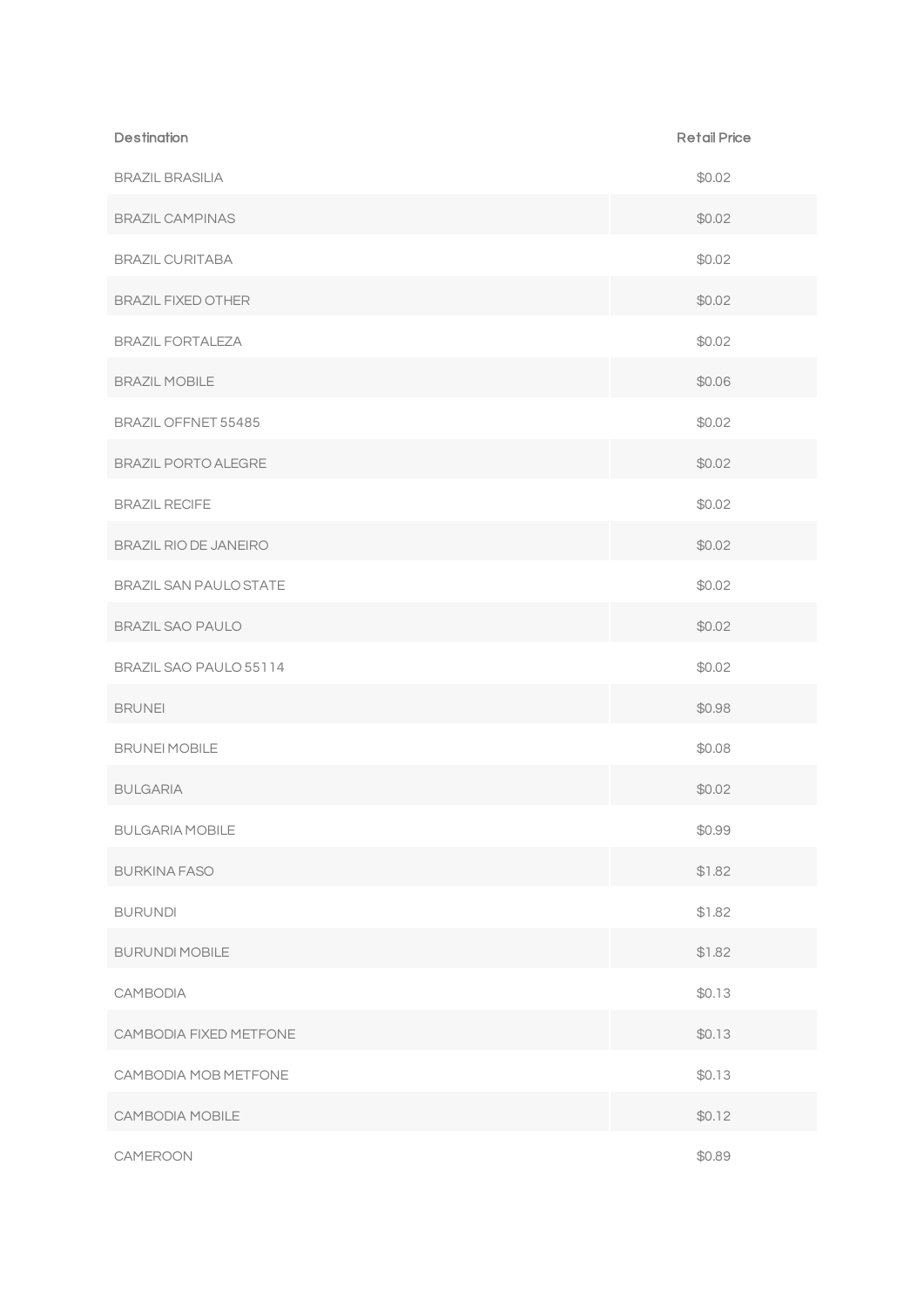| <b>Destination</b>  | <b>Retail Price</b> |
|---------------------|---------------------|
| CAMEROON MOB MTN    | \$0.86              |
| CAMEROON MOB ORANGE | \$1.07              |
| CANADA              | \$0.02              |
| CANADA CODE 1+867   | \$0.21              |
| CAPE VERDE          | \$0.81              |
| CAYMAN ISL          | \$0.25              |
| CAYMAN ISL MOBILE   | \$0.50              |
| CEN AFRICAN REP     | \$1.22              |
| CHAD                | \$1.82              |
| CHAD MOB AIRTEL     | \$1.82              |
| CHAD MOBILE         | \$1.82              |
| CHILE               | \$0.02              |
| CHILE MOBILE        | \$0.06              |
| <b>CHINA</b>        | \$0.05              |
| CHINA MOBILE        | \$0.05              |
| COLOMBIA            | \$0.07              |
| COLOMBIA MOBILE     | \$0.07              |
| COMOROS             | \$1.82              |
| CONGO               | \$1.82              |
| CONGO DRP           | \$1.82              |
| COOK ISL            | \$2.37              |
| COSTA RICA          | \$0.04              |
| COSTA RICA MOBILE   | \$0.18              |
| CROATIA             | \$0.06              |
| CROATIA MOBILE      | \$0.68              |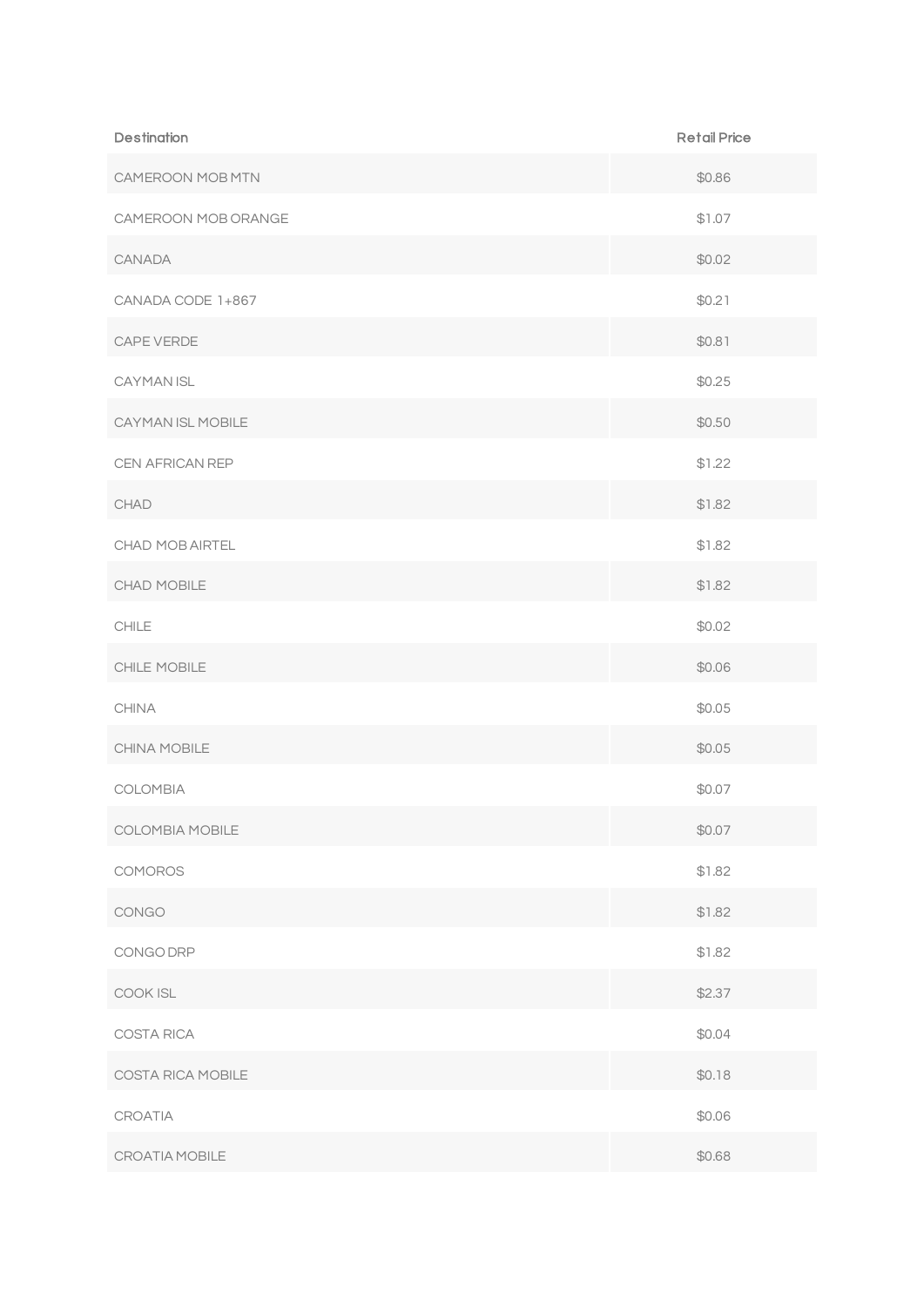| <b>Destination</b>       | <b>Retail Price</b> |
|--------------------------|---------------------|
| CUBA                     | \$1.72              |
| <b>CYPRUS</b>            | \$0.16              |
| <b>CYPRUSMOBILE</b>      | \$0.25              |
| <b>CZECH REP</b>         | \$0.04              |
| <b>CZECH REP MOBILE</b>  | \$0.20              |
| <b>DENMARK</b>           | \$0.02              |
| DENMARK MOBILE           | \$0.02              |
| DIEGO GARCIA             | \$2.84              |
| <b>DJIBOUTI</b>          | \$0.89              |
| <b>DOMINICA</b>          | \$0.30              |
| DOMINICA MOBILE          | \$0.53              |
| DOMINICAN REP            | \$0.13              |
| DOMINICAN REP MOBILE     | \$0.28              |
| <b>EAST TIMOR</b>        | \$0.53              |
| <b>EAST TIMOR MOBILE</b> | \$0.53              |
| <b>ECUADOR</b>           | \$0.43              |
| ECUADOR MOBILE           | \$0.61              |
| <b>EGYPT</b>             | \$0.26              |
| EGYPT MOBILE             | \$0.28              |
| EL SALVADOR              | \$0.24              |
| EL SALVADOR MOBILE       | \$0.29              |
| EQ GUINEA                | \$1.09              |
| <b>ERITREA</b>           | \$0.50              |
| <b>ESTONIA</b>           | \$1.82              |
| ESTONIA MOBILE           | \$1.82              |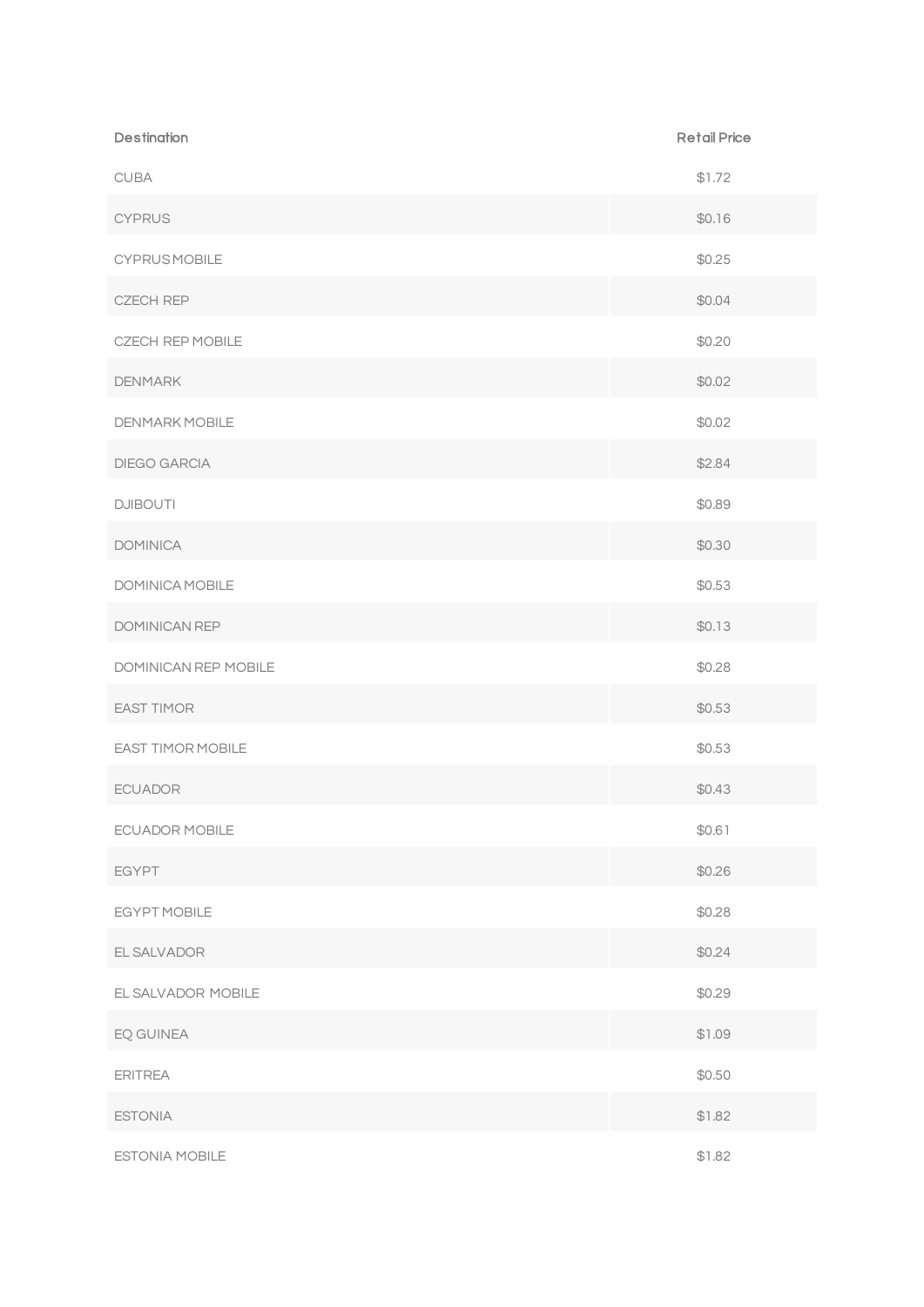| <b>Destination</b>    | <b>Retail Price</b> |
|-----------------------|---------------------|
| <b>ETHIOPIA</b>       | \$0.63              |
| ETHIOPIA MOBILE       | \$0.60              |
| <b>FALKLAND ISL</b>   | \$2.84              |
| <b>FAROE ISL</b>      | \$0.07              |
| FED MICRONESIA        | \$1.26              |
| FIJI                  | \$0.60              |
| FIJI MOB DIGICEL      | \$0.60              |
| FIJI MOBILE           | \$0.60              |
| <b>FINLAND</b>        | \$0.73              |
| FINLAND MOBILE        | \$0.73              |
| FR POLYNESIA          | \$0.44              |
| FR POLYNESIA MOBILE   | \$0.93              |
| <b>FRANCE</b>         | \$0.04              |
| FRANCE MOBILE         | \$0.22              |
| FRENCH GUIANA         | \$0.03              |
| FRENCH GUIANA MOBILE  | \$0.18              |
| GABON                 | \$0.98              |
| <b>GABON MOBILE</b>   | \$1.07              |
| <b>GAMBIA</b>         | \$5.46              |
| <b>GAMBIA MOBILE</b>  | \$1.82              |
| <b>GEORGIA</b>        | \$0.42              |
| <b>GEORGIA MOBILE</b> | \$0.78              |
| <b>GERMANY</b>        | \$0.02              |
| <b>GERMANY MOBILE</b> | \$0.04              |
| <b>GHANA</b>          | \$0.72              |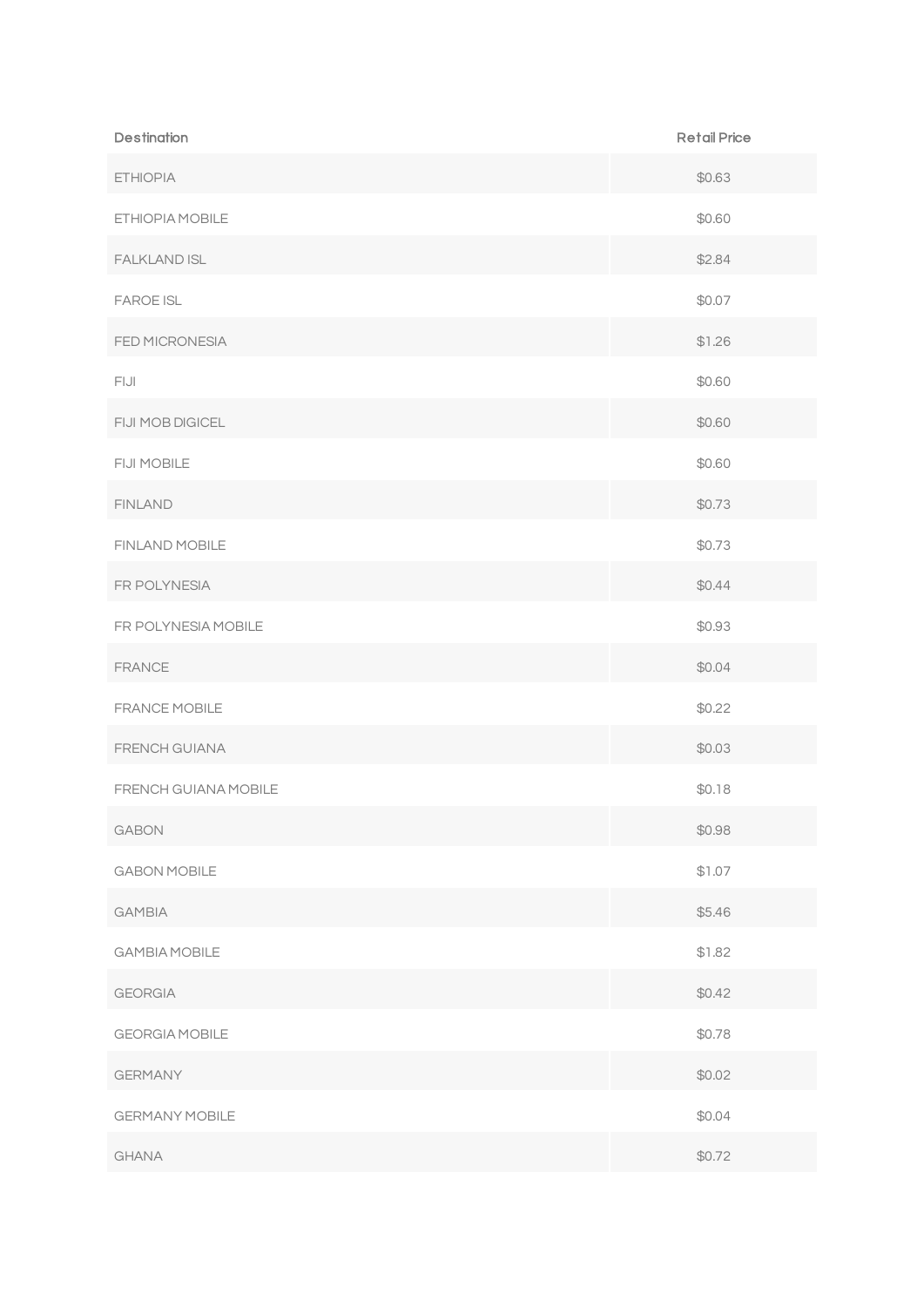| <b>Destination</b>       | <b>Retail Price</b> |
|--------------------------|---------------------|
| <b>GHANA MOBILE</b>      | \$0.54              |
| <b>GIBRALTAR</b>         | \$0.34              |
| <b>GREECE</b>            | \$0.02              |
| <b>GREECE MOBILE</b>     | \$0.13              |
| <b>GREENLAND</b>         | \$0.79              |
| <b>GREENLAND MOBILE</b>  | \$0.79              |
| <b>GRENADA</b>           | \$0.52              |
| <b>GRENADA MOBILE</b>    | \$0.49              |
| GUADELOUPE               | \$0.30              |
| <b>GUADELOUPE MOBILE</b> | \$0.55              |
| <b>GUAM</b>              | \$0.04              |
| <b>GUATEMALA</b>         | \$0.31              |
| <b>GUATEMALA MOBILE</b>  | \$0.35              |
| <b>GUINEA BISSAU</b>     | \$1.82              |
| <b>GUINEA REP</b>        | \$1.82              |
| <b>GUINEA REP MOBILE</b> | \$1.82              |
| GUYANA                   | \$0.60              |
| <b>GUYANA MOBILE</b>     | \$0.48              |
| <b>HAITI</b>             | \$1.82              |
| <b>HAITI MOBILE</b>      | \$5.46              |
| <b>HAWAII</b>            | \$0.02              |
| <b>HONDURAS</b>          | \$0.30              |
| HONDURAS MOBILE          | \$0.43              |
| HONG KONG                | \$0.05              |
| HONG KONG MOBILE         | \$0.08              |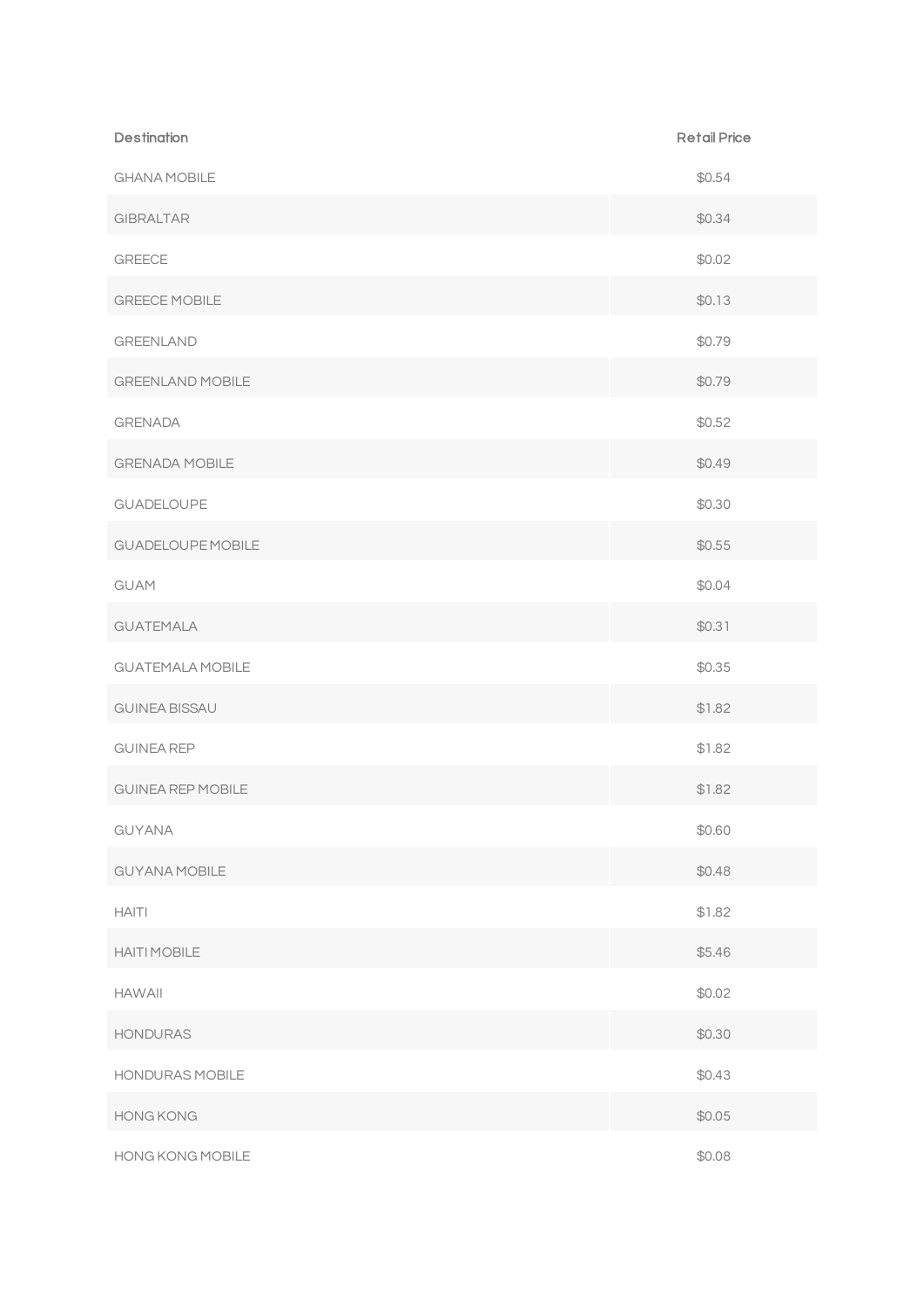| <b>Destination</b>          | <b>Retail Price</b> |
|-----------------------------|---------------------|
| <b>HUNGARY</b>              | \$0.12              |
| <b>HUNGARY MOBILE</b>       | \$0.17              |
| <b>ICELAND</b>              | \$0.03              |
| <b>ICELAND MOBILE</b>       | \$0.04              |
| <b>INDIA</b>                | \$0.04              |
| <b>INDIA MOBILE</b>         | \$0.04              |
| <b>INDONESIA</b>            | \$0.08              |
| <b>INDONESIA MOBILE</b>     | \$0.10              |
| <b>INMARSAT</b>             | \$13.68             |
| INTERNATIONAL TOLL FREE 800 | \$0.02              |
| <b>IRAN</b>                 | \$0.30              |
| <b>IRAN MOBILE</b>          | \$0.44              |
| <b>IRAN TEHRAN</b>          | \$0.30              |
| <b>IRAQ</b>                 | \$0.37              |
| <b>IRAQ MOBILE</b>          | \$0.48              |
| <b>IRELAND</b>              | \$0.02              |
| <b>IRELAND MOBILE</b>       | \$0.03              |
| <b>IRIDIUM</b>              | \$8.75              |
| <b>ISRAEL</b>               | \$0.05              |
| <b>ISRAEL MOBILE</b>        | \$0.11              |
| <b>ITALY</b>                | \$0.02              |
| <b>ITALY MOBILE</b>         | \$0.19              |
| <b>IVORY COAST</b>          | \$1.82              |
| <b>IVORY COAST MOBILE</b>   | \$1.82              |
| <b>JAMAICA</b>              | \$0.43              |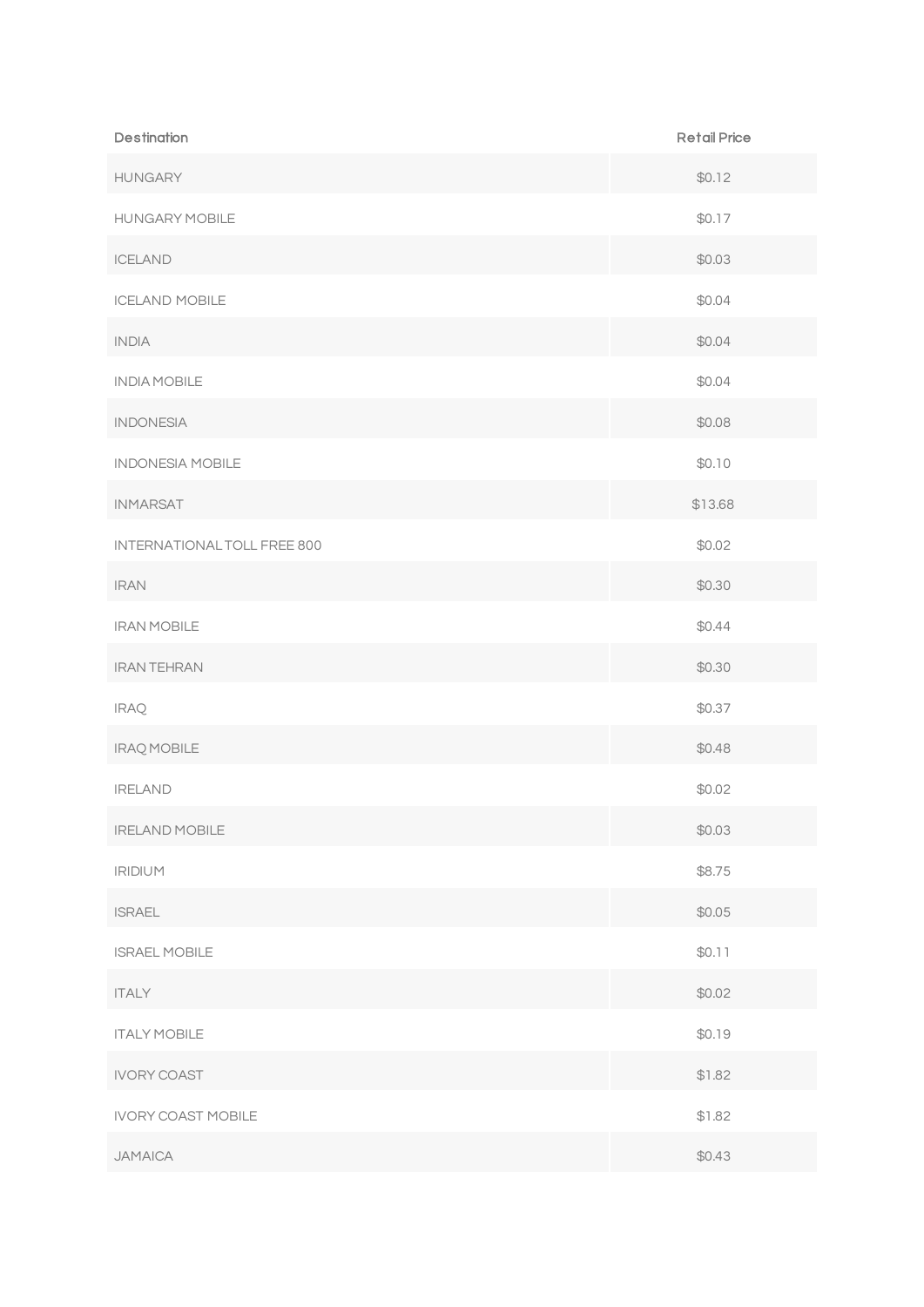| <b>Destination</b>      | <b>Retail Price</b> |
|-------------------------|---------------------|
| JAMAICA MOB DIGICEL     | \$0.46              |
| <b>JAMAICA MOB FLOW</b> | \$0.51              |
| JAMAICA MOBILE          | \$0.51              |
| <b>JAPAN</b>            | \$0.03              |
| JAPAN IP PHONE          | \$0.06              |
| JAPAN MOBILE            | \$0.07              |
| <b>JORDAN</b>           | \$0.48              |
| JORDAN MOBILE           | \$0.48              |
| KAZAKHSTAN              | \$0.44              |
| <b>KENYA</b>            | \$0.43              |
| <b>KENYA MOB AIRTEL</b> | \$0.65              |
| KENYA MOB SAFRICOM      | \$0.32              |
| <b>KENYA MOBILE</b>     | \$0.66              |
| <b>KENYA NAIROBI</b>    | \$0.43              |
| KIRIBATI                | \$3.46              |
| KOREA DPR               | \$0.77              |
| KOREA REP               | \$0.02              |
| KOREA REP MOBILE        | \$0.03              |
| KOSOVO                  | \$2.71              |
| KUWAIT                  | \$0.14              |
| KUWAIT MOBILE           | \$0.13              |
| KYRGYZSTAN              | \$0.47              |
| KYRGYZSTAN MOBILE       | \$0.46              |
| LAOS                    | \$0.17              |
| LATVIA                  | \$1.82              |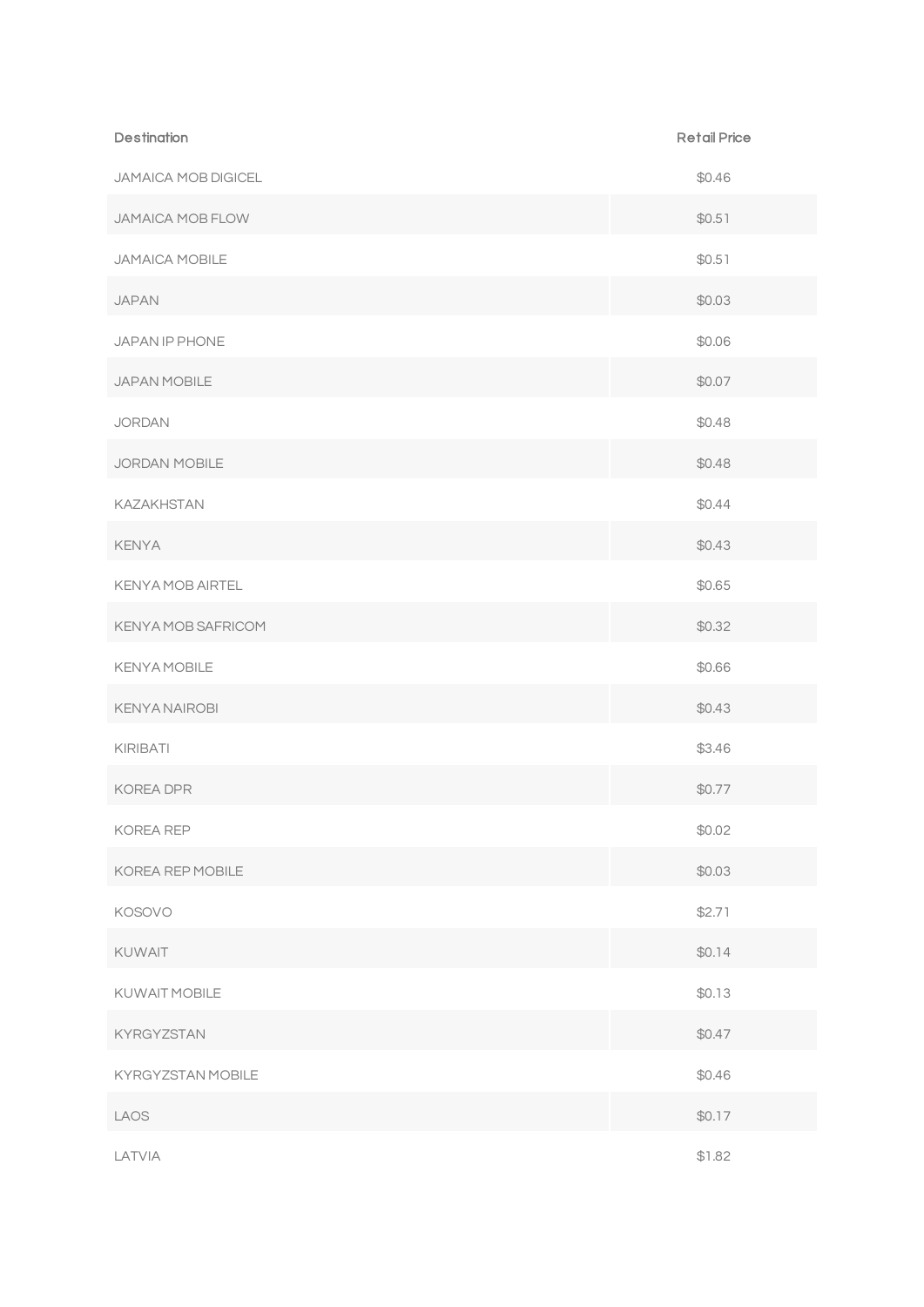| <b>Destination</b>    | <b>Retail Price</b> |
|-----------------------|---------------------|
| LATVIA MOBILE         | \$1.82              |
| <b>LEBANON</b>        | \$0.19              |
| <b>LEBANON MOBILE</b> | \$0.43              |
| <b>LESOTHO</b>        | \$2.28              |
| LESOTHO MOBILE        | \$2.56              |
| <b>LIBERIA</b>        | \$1.82              |
| LIBERIA MOBILE        | \$1.82              |
| LIBYA                 | \$0.71              |
| LIBYA MOBILE          | \$0.71              |
| <b>LIECHTENSTEIN</b>  | \$1.82              |
| LIECHTENSTEIN MOBILE  | \$1.82              |
| LITHUANIA             | \$1.82              |
| LITHUANIA MOBILE      | \$1.82              |
| LUXEMBOURG            | \$0.43              |
| LUXEMBOURG MOBILE     | \$0.41              |
| <b>MACAU</b>          | \$0.25              |
| MACAU MOBILE          | \$0.26              |
| MACEDONIA             | \$0.41              |
| MACEDONIA MOBILE      | \$0.89              |
| MADAGASCAR            | \$1.82              |
| MADAGASCAR MOBILE     | \$1.82              |
| <b>MALAWI</b>         | \$0.44              |
| MALAWI MOB AIRTEL     | \$0.97              |
| MALAWI MOB TELKOM     | \$0.97              |
| MALAWI MOBILE         | \$0.71              |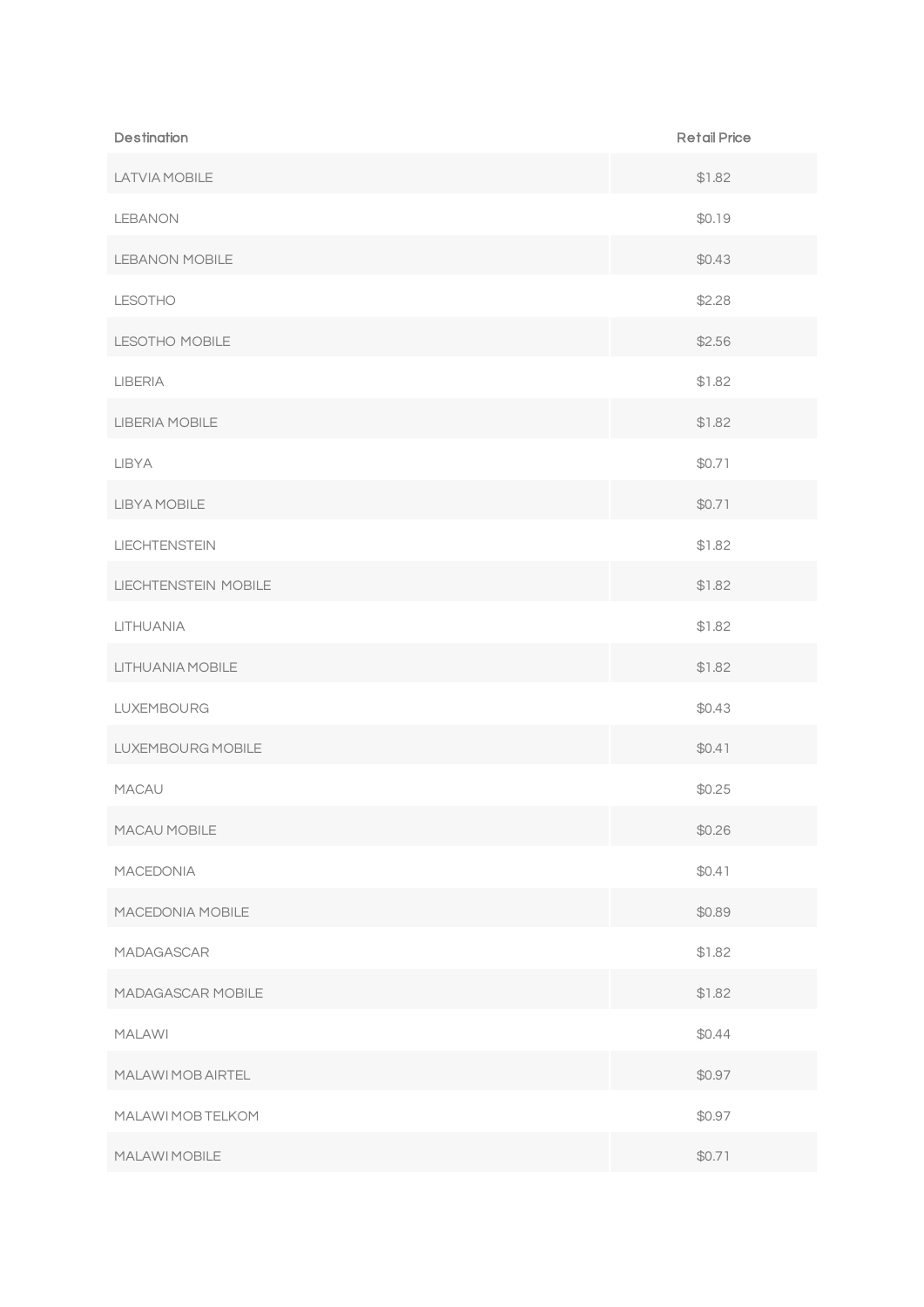| <b>Destination</b>      | <b>Retail Price</b> |
|-------------------------|---------------------|
| <b>MALAYSIA</b>         | \$0.03              |
| MALAYSIA MOBILE         | \$0.03              |
| <b>MALDIVES</b>         | \$2.02              |
| <b>MALI</b>             | \$0.84              |
| MALI BAMAKO             | \$1.82              |
| MALI MOB ORANGE         | \$1.01              |
| MALI MOBILE             | \$0.98              |
| <b>MALTA</b>            | \$0.48              |
| MALTA MOBILE            | \$1.30              |
| MARIANA ISL             | \$0.08              |
| <b>MARSHALL ISL</b>     | \$0.59              |
| MARTINIQUE              | \$0.03              |
| MARTINIQUE MOBILE       | \$1.46              |
| <b>MAURITANIA</b>       | \$1.82              |
| <b>MAURITIUS</b>        | \$0.22              |
| MAURITIUS MOBILE        | \$0.22              |
| MAYOTTE                 | \$0.21              |
| <b>MAYOTTE MOBILE</b>   | \$0.39              |
| <b>MEXICO</b>           | \$0.05              |
| MISC SERVICES           | \$14.62             |
| <b>MOLDOVA</b>          | \$1.82              |
| MOLDOVA MOB PRIDNESTROV | \$1.82              |
| MOLDOVA MOBILE          | \$1.82              |
| MONACO                  | \$1.82              |
| MONACO MOBILE           | \$1.82              |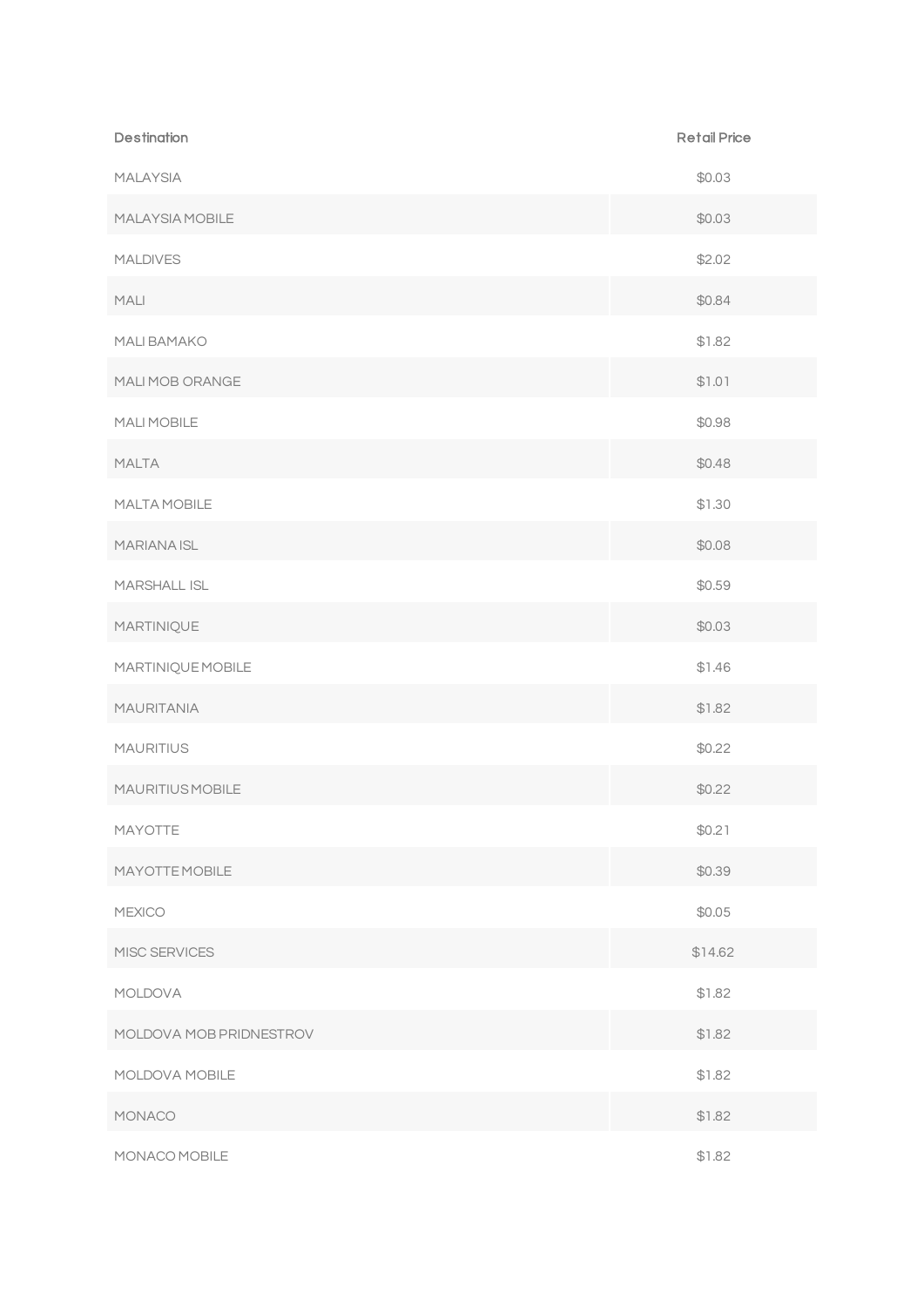| <b>Destination</b>    | <b>Retail Price</b> |
|-----------------------|---------------------|
| MONGOLIA              | \$0.04              |
| MONTENEGRO            | \$0.49              |
| MONTENEGRO MOBILE     | \$0.91              |
| MONTSERRAT            | \$0.61              |
| MONTSERRAT MOBILE     | \$0.61              |
| MOROCCO               | \$1.82              |
| MOROCCO MOBILE        | \$1.82              |
| MOZAMBIQUE            | \$0.40              |
| MOZAMBIQUE MOBILE     | \$0.67              |
| <b>MYANMAR</b>        | \$0.36              |
| <b>NAMIBIA</b>        | \$0.28              |
| NAMIBIA MOBILE        | \$0.44              |
| <b>NAURU</b>          | \$5.46              |
| <b>NEPAL</b>          | \$0.34              |
| <b>NETH ANTILLES</b>  | \$0.42              |
| NETH ANTILLES MOBILE  | \$0.23              |
| NETHERLANDS           | \$0.42              |
| NETHERLANDS MOBILE    | \$0.46              |
| NEW CALEDONIA         | \$0.73              |
| NEW ZEALAND-TOLL FREE | \$0.02              |
| <b>NICARAGUA</b>      | \$0.34              |
| NICARAGUA MOBILE      | \$0.62              |
| <b>NIGER</b>          | \$1.82              |
| NIGER MOB AIRTEL      | \$1.82              |
| NIGER MOB ORANGE      | \$1.82              |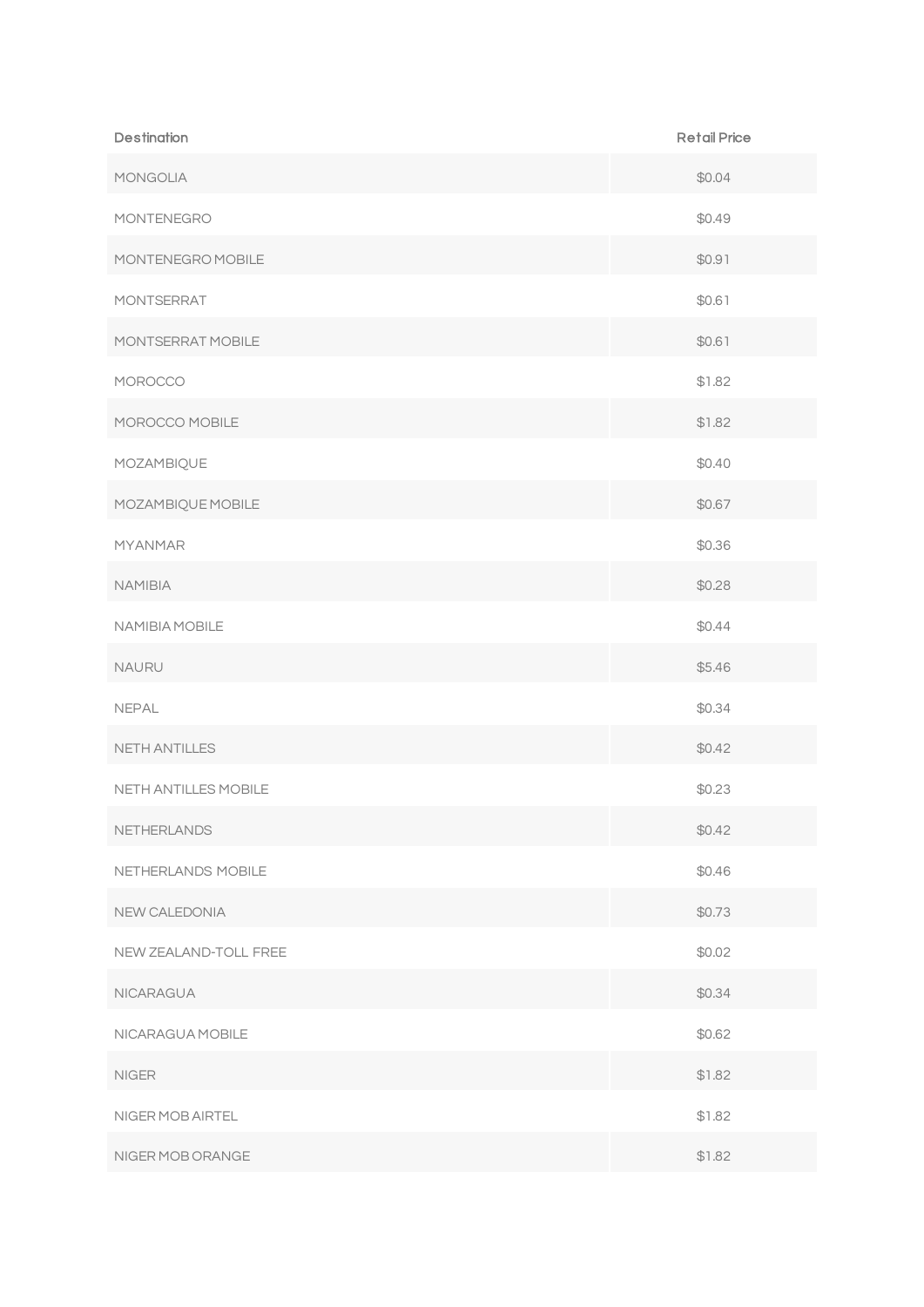| <b>Destination</b>    | <b>Retail Price</b> |
|-----------------------|---------------------|
| NIGER MOB TELECEL     | \$1.82              |
| NIGER MOBILE          | \$1.82              |
| <b>NIGERIA</b>        | \$0.29              |
| NIGERIA MOBILE        | \$0.13              |
| <b>NIUE</b>           | \$3.63              |
| NORFOLK ISL           | \$2.95              |
| <b>NORWAY</b>         | \$0.02              |
| NORWAY MOBILE         | \$0.06              |
| <b>OMAN</b>           | \$0.27              |
| <b>OMAN MOBILE</b>    | \$0.53              |
| <b>PAKISTAN</b>       | \$0.10              |
| PAKISTAN MOB MOBILINK | \$0.10              |
| PAKISTAN MOB TELENOR  | \$0.10              |
| PAKISTAN MOB UFONE    | \$0.10              |
| PAKISTAN MOB WARID    | \$0.10              |
| PAKISTAN MOB ZONG     | \$0.10              |
| PAKISTAN MOBILE       | \$0.10              |
| PALAU                 | \$0.19              |
| <b>PALESTINE</b>      | \$3.14              |
| PALESTINE MOBILE      | \$0.46              |
| PANAMA                | \$1.82              |
| PANAMA MOBILE         | \$1.82              |
| <b>PAPUANG</b>        | \$1.15              |
| PAPUA NG MOBILE       | \$2.97              |
| PARAGUAY              | \$0.07              |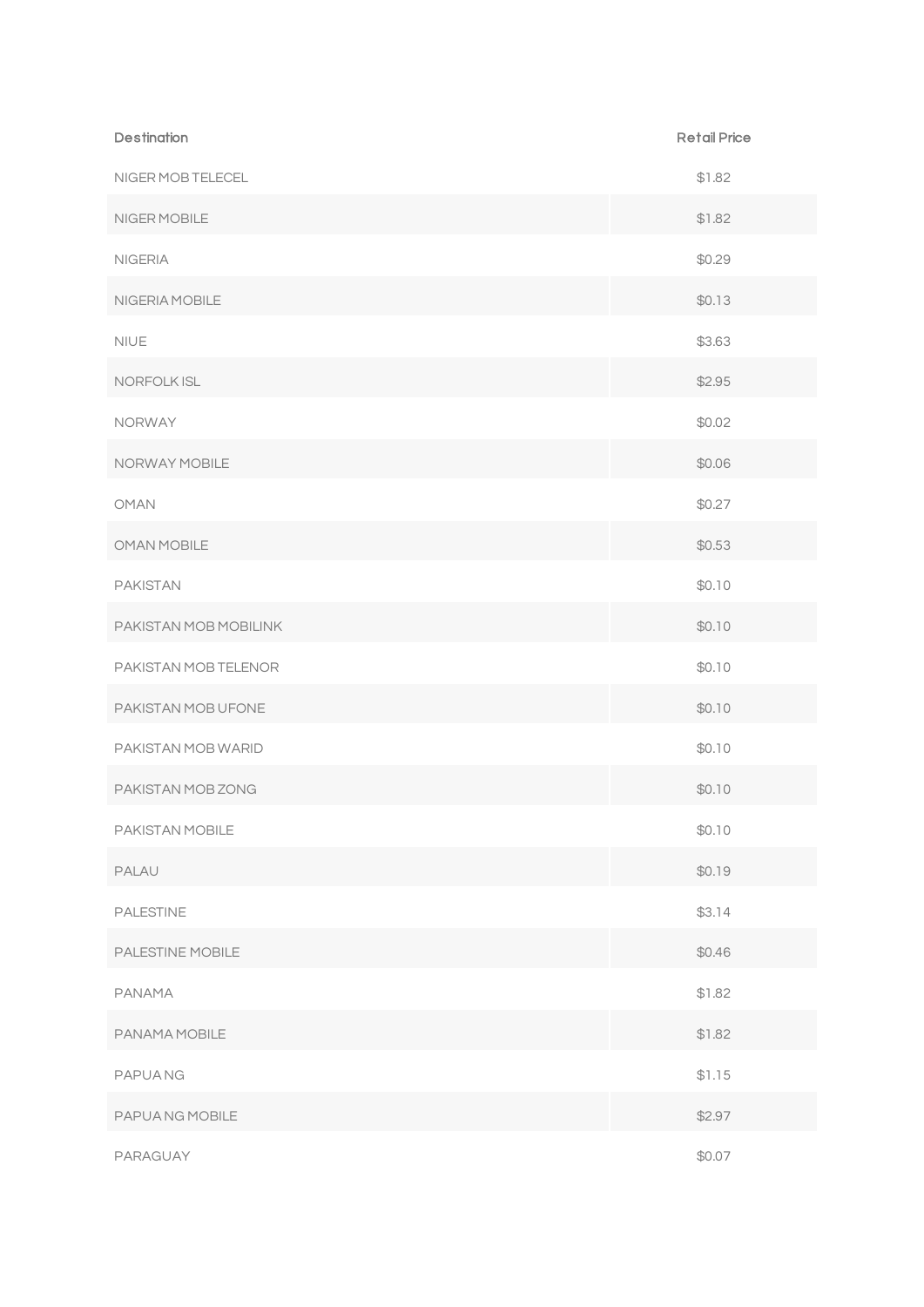| <b>Destination</b>    | <b>Retail Price</b> |
|-----------------------|---------------------|
| PARAGUAY MOBILE       | \$0.14              |
| PERU                  | \$0.02              |
| PERU MOBILE           | \$0.03              |
| <b>PHILIPPINES</b>    | \$0.29              |
| PHILIPPINES MOB GLOBE | \$0.23              |
| PHILIPPINES MOB SMART | \$0.33              |
| PHILIPPINES MOBILE    | \$0.29              |
| <b>POLAND</b>         | \$0.15              |
| POLAND MOBILE         | \$0.18              |
| PORTUGAL              | \$0.02              |
| PORTUGAL MOBILE       | \$0.22              |
| PUERTO RICO           | \$0.04              |
| QATAR                 | \$0.40              |
| <b>QATAR MOBILE</b>   | \$0.44              |
| <b>REUNION</b>        | \$0.03              |
| <b>REUNION MOBILE</b> | \$0.20              |
| <b>ROMANIA</b>        | \$0.02              |
| ROMANIA MOBILE        | \$0.02              |
| <b>RUSSIA</b>         | \$0.31              |
| RUSSIA MOB MTS        | \$0.33              |
| RUSSIA MOBILE         | \$0.39              |
| <b>RWANDA</b>         | \$1.04              |
| RWANDA MOBILE         | \$0.70              |
| SAMOA WESTERN         | \$2.24              |
| SAMOA WESTERN MOBILE  | \$2.24              |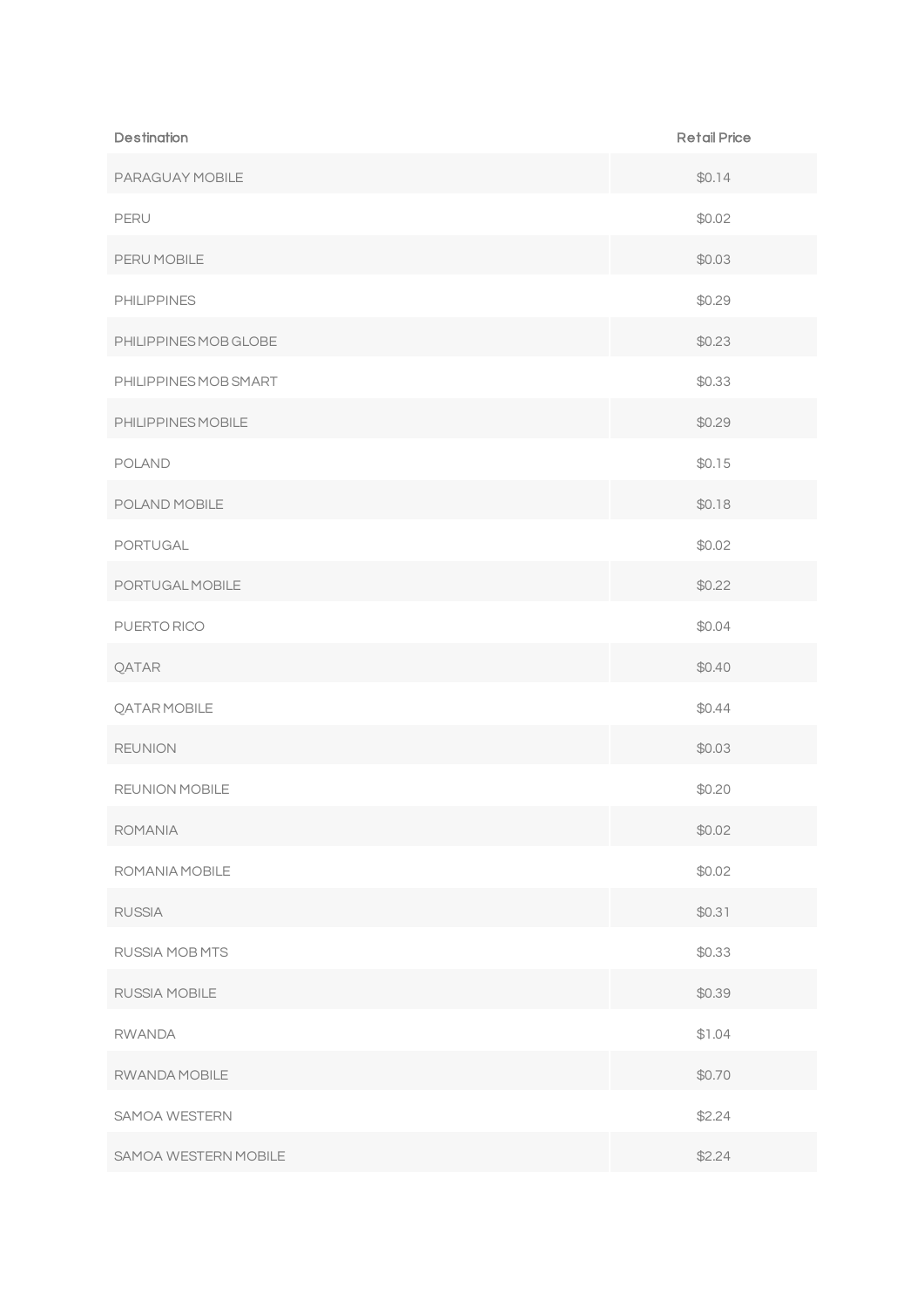| <b>Destination</b>         | <b>Retail Price</b> |
|----------------------------|---------------------|
| <b>SAN MARINO</b>          | \$0.06              |
| SAN MARINO MOBILE          | \$0.55              |
| SAO TOME PRINC             | \$1.82              |
| SAUDI ARABIA               | \$0.23              |
| SAUDI ARABIA MOBILE        | \$0.25              |
| SENEGAL                    | \$1.10              |
| SENEGAL MOBILE             | \$0.82              |
| <b>SERBIA</b>              | \$0.44              |
| SERBIA FIXED ORION         | \$0.45              |
| SERBIA KOSOVO              | \$0.73              |
| SERBIA MOB MOBTEL          | \$0.99              |
| SERBIA MOB TELKOM          | \$1.08              |
| <b>SERBIA MOBILE</b>       | \$1.08              |
| <b>SEYCHELLES</b>          | \$1.82              |
| SIERRA LEONE               | \$1.82              |
| SIERRA LEONE MOBILE        | \$1.82              |
| SINGAPORE                  | \$0.03              |
| SINGAPORE MOBILE           | \$0.03              |
| <b>SINT MAARTEN</b>        | \$0.33              |
| <b>SINT MAARTEN MOBILE</b> | \$0.33              |
| <b>SLOVAK REP</b>          | \$0.02              |
| SLOVAK REP MOBILE          | \$0.13              |
| <b>SLOVENIA</b>            | \$0.35              |
| SLOVENIA MOB IPKONET       | \$1.10              |
| <b>SLOVENIA MOBILE</b>     | \$1.34              |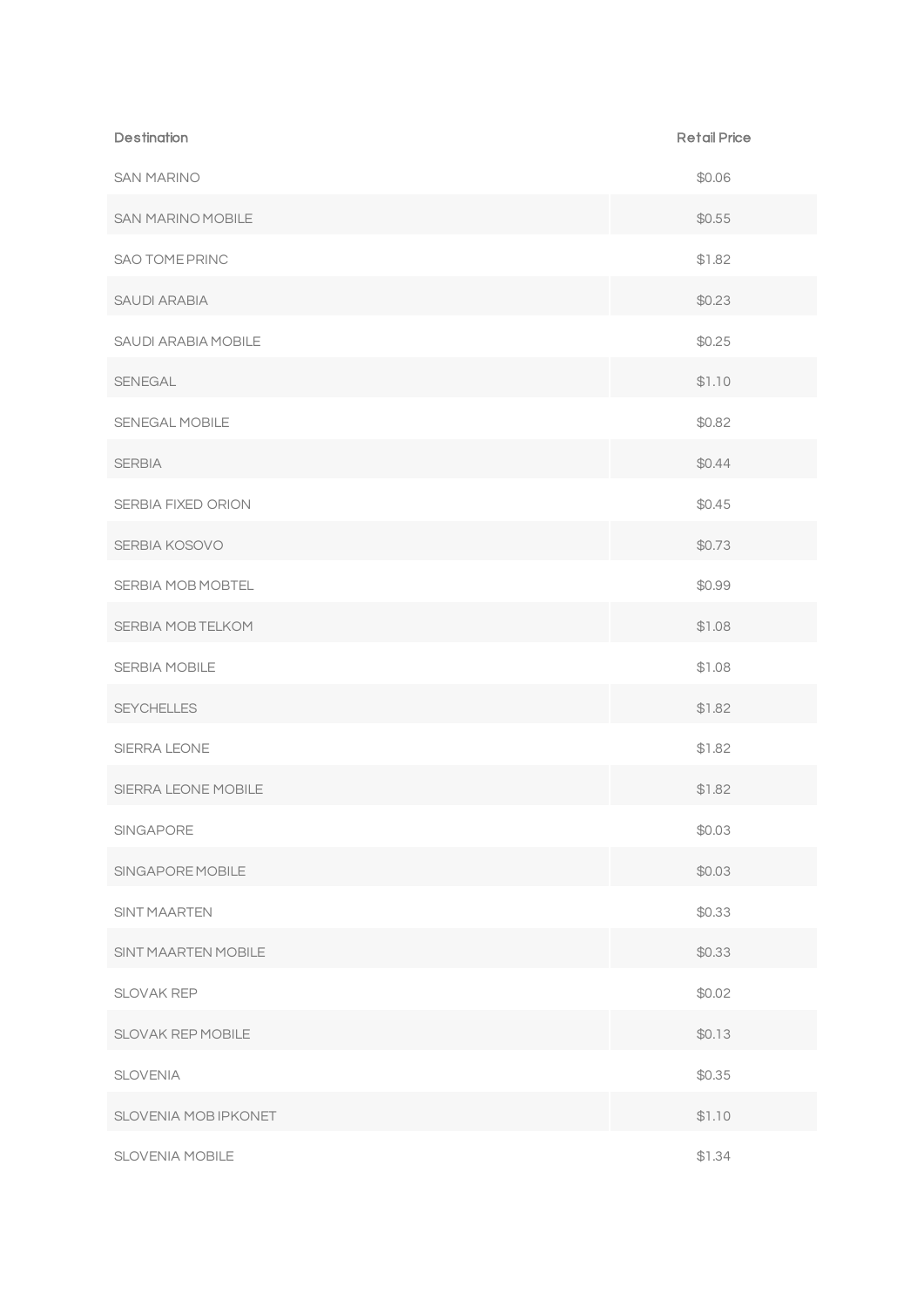| <b>Destination</b>  | <b>Retail Price</b> |
|---------------------|---------------------|
| SOLOMON ISL         | \$1.45              |
| SOLOMON ISL MOBILE  | \$1.92              |
| SOMALIA             | \$1.82              |
| SOUTH AFRICA        | \$0.35              |
| SOUTH AFRICA MOBILE | \$0.40              |
| SOUTH SUDAN         | \$1.32              |
| <b>SPAIN</b>        | \$0.13              |
| SPAIN MOBILE        | \$0.71              |
| SPAIN PREMIUM       | \$0.19              |
| SPAIN PREMIUM 34900 | \$1.55              |
| <b>SRI LANKA</b>    | \$0.37              |
| SRI LANKA MOBILE    | \$0.37              |
| ST HELENA           | \$3.31              |
| ST KITTS NEVIS      | \$0.58              |
| <b>ST LUCIA</b>     | \$0.46              |
| ST LUCIA MOBILE     | \$1.25              |
| ST PIERRE           | \$0.80              |
| ST VINCENT          | \$0.60              |
| SUDAN               | \$0.42              |
| SURINAME            | \$0.34              |
| SURINAME MOBILE     | \$0.54              |
| SWAZILAND           | \$0.62              |
| SWAZILAND MOBILE    | \$0.62              |
| SWEDEN              | \$0.02              |
| SWEDEN MOBILE       | \$0.57              |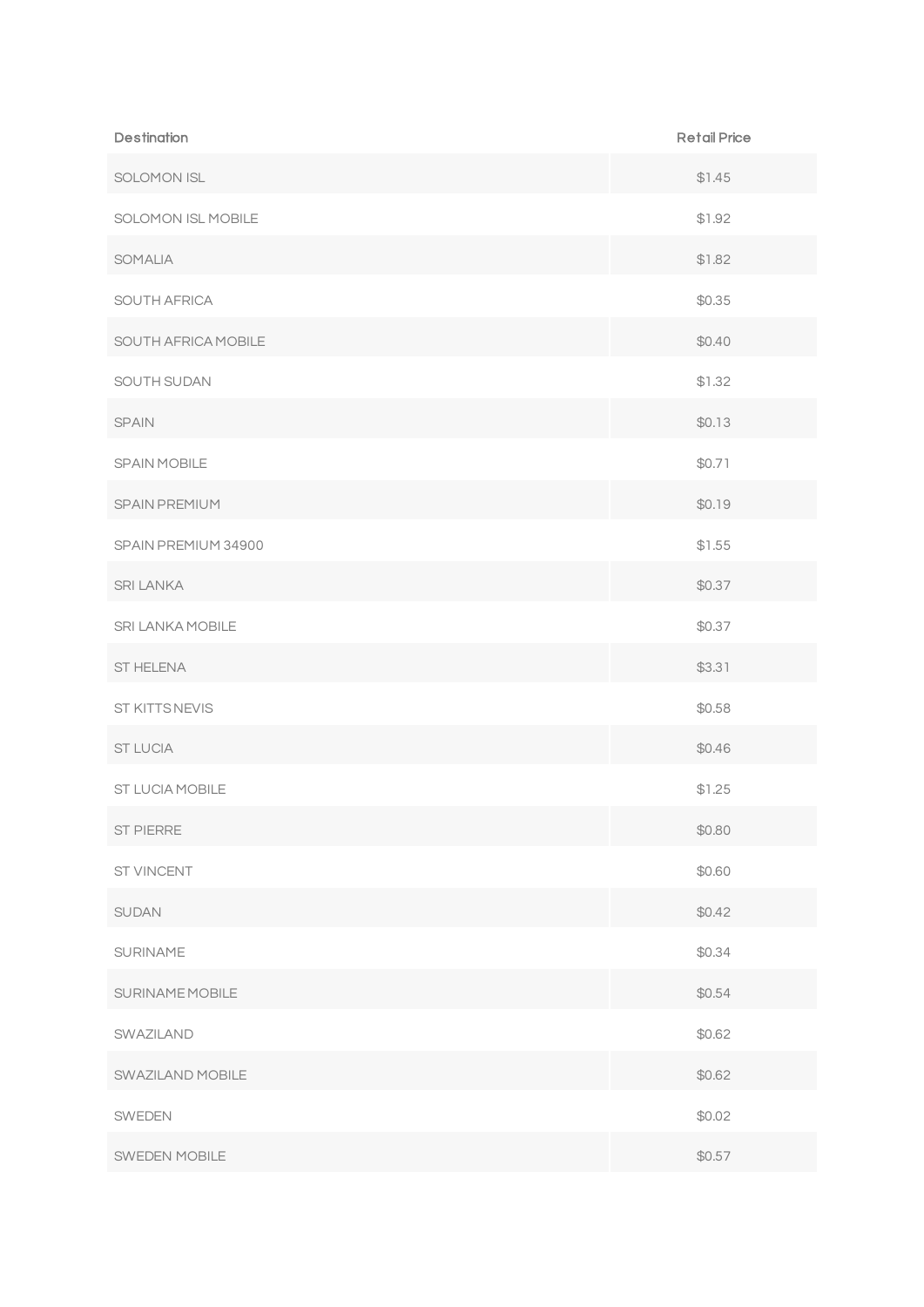| <b>Destination</b>       | <b>Retail Price</b> |
|--------------------------|---------------------|
| SWITZERLAND              | \$0.03              |
| SWITZERLAND MOBILE       | \$0.88              |
| <b>SYRIA</b>             | \$0.70              |
| SYRIA MOBILE             | \$1.58              |
| <b>TAIWAN</b>            | \$0.04              |
| TAIWAN MOB CHTI          | \$0.20              |
| TAIWAN MOBILE            | \$0.22              |
| <b>TAJIKISTAN</b>        | \$0.36              |
| <b>TAJIKISTAN MOBILE</b> | \$0.48              |
| <b>TANZANIA</b>          | \$0.77              |
| <b>TANZANIA MOBILE</b>   | \$0.80              |
| <b>THAILAND</b>          | \$0.07              |
| THAILAND MOBILE          | \$0.07              |
| <b>THURAYA</b>           | \$12.56             |
| <b>TOGO</b>              | \$2.71              |
| TOGO MOBILE              | \$0.83              |
| TOKELAU                  | \$3.77              |
| <b>TOKELAU MOBILE</b>    | \$3.77              |
| <b>TONGA</b>             | \$2.48              |
| <b>TONGA MOBILE</b>      | \$2.48              |
| TRINIDAD TOBAGO          | \$0.43              |
| TRINIDAD TOBAGO MOBILE   | \$0.44              |
| <b>TUNISIA</b>           | \$1.82              |
| <b>TUNISIA MOBILE</b>    | \$1.82              |
| TURKEY                   | \$0.07              |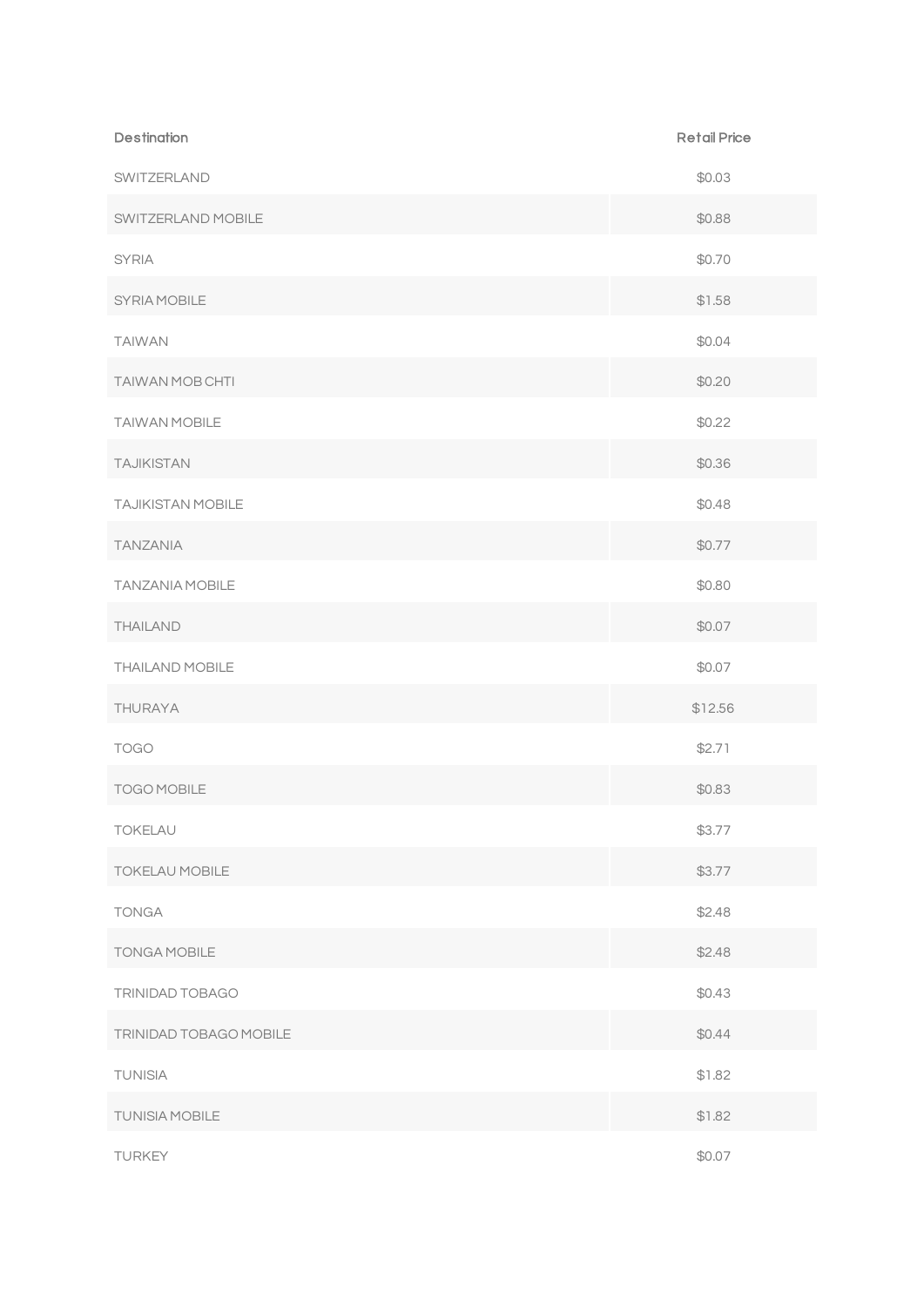| <b>Destination</b>   | <b>Retail Price</b> |
|----------------------|---------------------|
| <b>TURKEY MOBILE</b> | \$0.40              |
| TURKMENISTAN         | \$0.27              |
| TURKMENISTAN MOBILE  | \$0.39              |
| <b>TURKS CAICOS</b>  | \$2.71              |
| TUVALU               | \$3.21              |
| UAE                  | \$0.34              |
| <b>UAEMOBILE</b>     | \$0.36              |
| <b>UGANDA</b>        | \$0.94              |
| UGANDA KAMPALA       | \$0.88              |
| UGANDA MOB AIRTEL    | \$0.87              |
| UGANDA MOB MTN       | \$0.87              |
| UGANDA MOB ORANGE    | \$0.90              |
| UGANDA MOB TELECEL   | \$0.87              |
| UGANDA MOBILE        | \$0.64              |
| <b>UK</b>            | \$0.03              |
| UK FIXED G21         | \$0.03              |
| <b>UK MOB 4476</b>   | \$0.54              |
| UK MOB HUTCHISON     | \$0.02              |
| UKMOBO <sub>2</sub>  | \$0.02              |
| UK MOB ORANGE        | \$0.02              |
| UK MOB T-MOBILE      | \$0.02              |
| UK MOB VODAFONE      | \$0.02              |
| UK MOB YIM SIAM      | \$0.02              |
| UK MOBILE            | \$1.06              |
| <b>UKRAINE</b>       | \$0.33              |